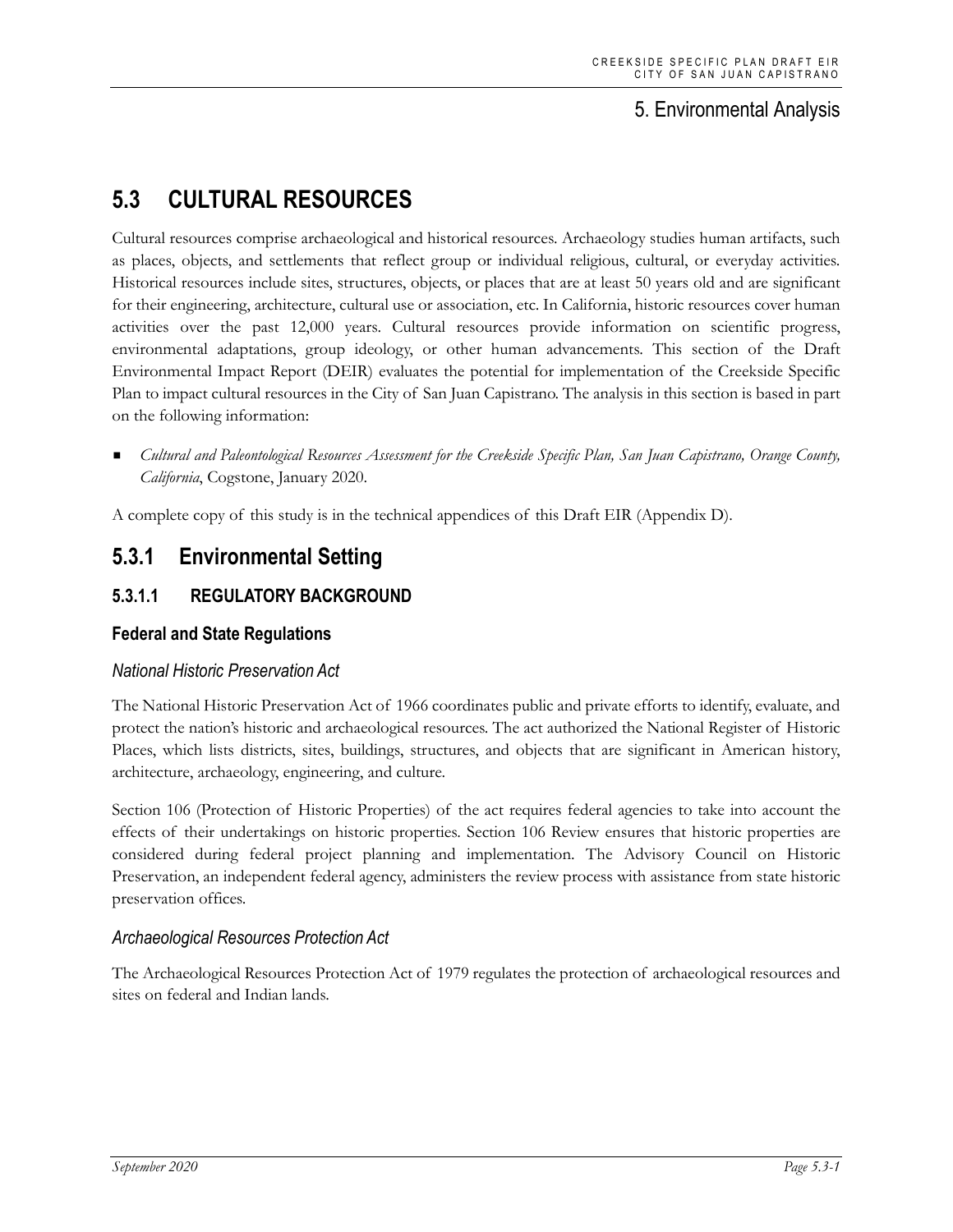## *Native American Graves Protection and Repatriation Act*

NAGPRA is a federal law passed in 1990 that mandates museums and federal agencies to return certain Native American cultural items—such as human remains, funerary objects, sacred objects, or objects of cultural patrimony—to lineal descendants or culturally affiliated Indian tribes.

### *California Public Resources Code*

Archaeological, paleontological, and historical sites are protected under a wide variety of state policies and regulations in the California Public Resources Code (PRC). In addition, cultural and paleontological resources are recognized as nonrenewable resources and receive protection under the PRC and CEQA.

PRC Sections 5020 to 5029.5 continued the former Historical Landmarks Advisory Committee as the State Historical Resources Commission. The commission oversees the administration of the California Register of Historical Resources and is responsible for designating State Historical Landmarks and Historical Points of Interest.

PRC Sections 5079 to 5079.65 define the functions and duties of the Office of Historic Preservation, which administers federal- and state-mandated historic preservation programs in California as well as the California Heritage Fund.

PRC Sections 5097.9 to 5097.991 provide protection to Native American historical and cultural resources and sacred sites; identify the powers and duties of the Native American Heritage Commission (NAHC); require that descendants be notified when Native American human remains are discovered; and provide for treatment and disposition of human remains and associated grave goods.

## **Local Regulation**

## *City of San Juan Capistrano City Council Policy No. 601*

It is the general intent of City Council Policy No. 601, effective since 1997, to protect and preserve the city's unique heritage and valuable built historic, archaeological, and paleontological resources within the community. The following definitions apply to certain terms included in the policy:

- **Historic Resource.** A district, site, building, structure or object significant in American history, architecture, engineering, archaeology or culture at the national, state, or local level.
- **Sensitive Area.** An area that is immediately adjacent to known sites and/or an area in which historical maps or reference materials indicate the presence of possible artifacts.
- **Significant Historic or Cultural Resource.** An artifact that can be associated with an event or person having a recognized significance in California or American history, or recognized as having scientific importance in the prehistory period; has a special or particular quality such as oldest, best example, or last surviving example of its kind; is at least 50 years old and possesses substantial stratigraphic integrity; or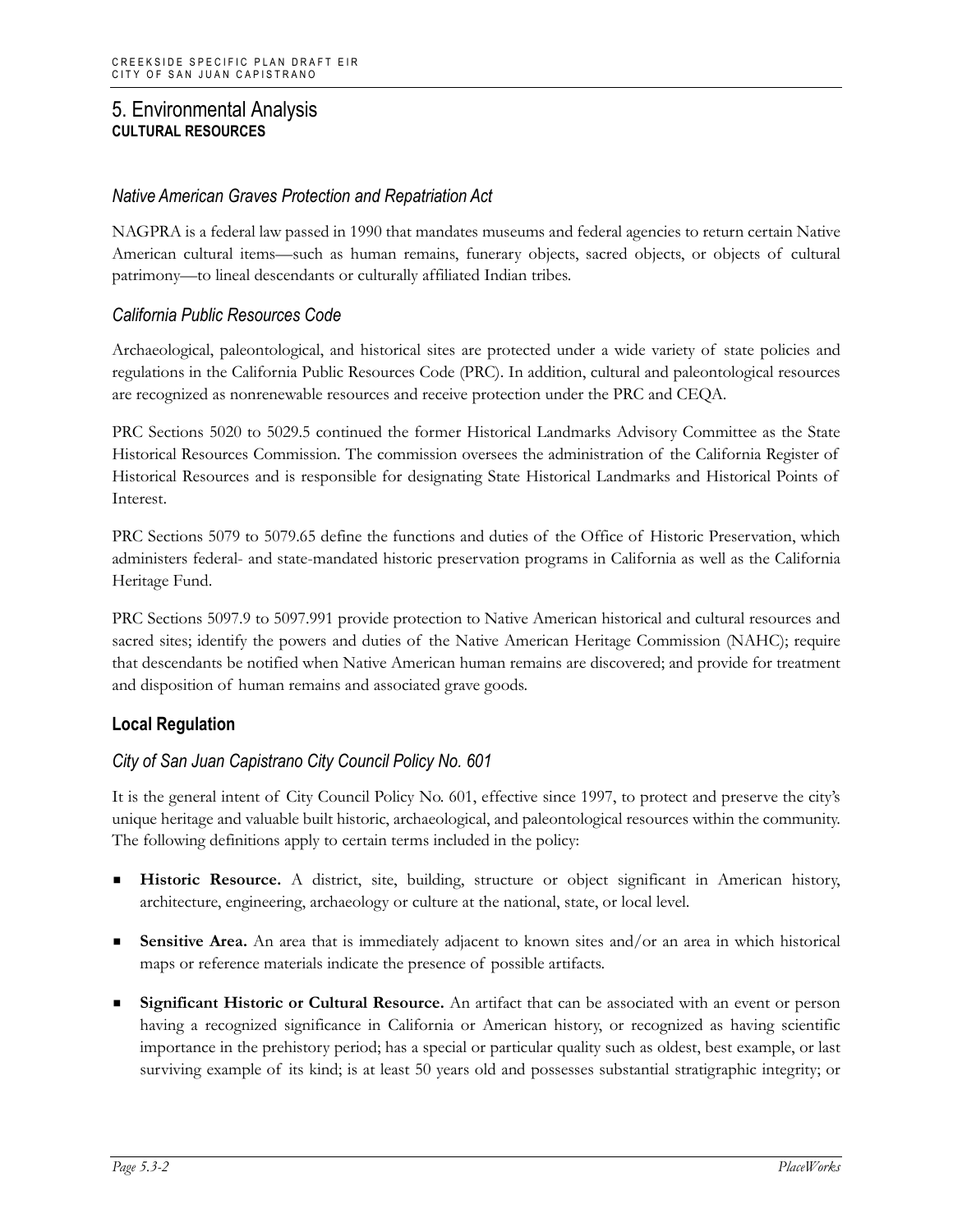involves important research questions that historical research has shown can be answered only with archaeological methods.

The provisions of the Policy No. 601 applies to all activities, including but not limited to proposed structures, expansions, additions, alterations, grading, excavation, trenching, and/or demolition on properties, premises, existing buildings and structures and their grounds or setting, trees, and places classified as follows:

- Listed on the "Inventory of Historic and Cultural Landmarks" as adopted by City Council Resolution in accordance with Section 9-2.310 of the Municipal Code.
- Listed as a "State Register of Historic Landmarks" or on the "National Register of Historic Places."
- The historic resources determined by the Planning Director, the State Historic Preservation Officer, or the National Trust for Historic Preservation to be eligible for listing on the California Register of Historic Resources, the National Register of Historic Places, or the City's Inventory of Historic Resources according to the standards for inclusion on either the State, federal, or local registers.
- In cases where there exists a likelihood that significant historic resources once existed on the property as defined by the "sensitive area survey," as adopted by City Council Resolution.

## **5.3.1.2 EXISTING CONDITIONS**

The Project Site is approximately one mile northeast of the Mission San Juan Capistrano. The first clear sign of development within the project area is agriculture fields in a 1942 topographic map. The 1938 historical aerial shows that the entirety of the Project Site as well as the surrounding area consisted of orchards and undeveloped land. Based on a review of the historical aerials, the existing building was constructed between 1972 and 1977 and was used as Endevco Corporation's headquarters until 2013. The original topography prior to grading the project site for the Endevco Corporation structure, consisted of moderate-size canyon, which required design cuts and fills up to approximately 40 feet and 25 feet, respectively, to create the existing graded site (LGC 2019).

Endevco (Engineering Development Company) Corporation was founded in 1947. It designed and manufactured dynamic instrumentation for vibration, shock, and pressure measurement such as sensors for the most mission-critical applications in aerospace, automotive, defense, industrial, and power generation machinery. Endevco equipment was used in the Apollo program and contributed to the Space Shuttle Program. In 2013, the firm moved to Irvine, and the building has been vacant since then.

## **Cultural Resources**

A search of the California Historic Resources Information System (CHRIS) from the South-Central Coastal Information Center (SCCIC) on October 31 and November 6, 2019, included the Project Site and an approximately 0.5-mile radius around the Project Site. The search found that 43 previous studies have been completed within 0.5 mile of the Project Site, and 6 of these studies included a portion or all of the Project Site. These previous studies identified 16 recorded cultural resources within 0.5 mile of the Project Site, but none were within the boundaries of the Project Site or the extent of impact area. These 16 cultural resources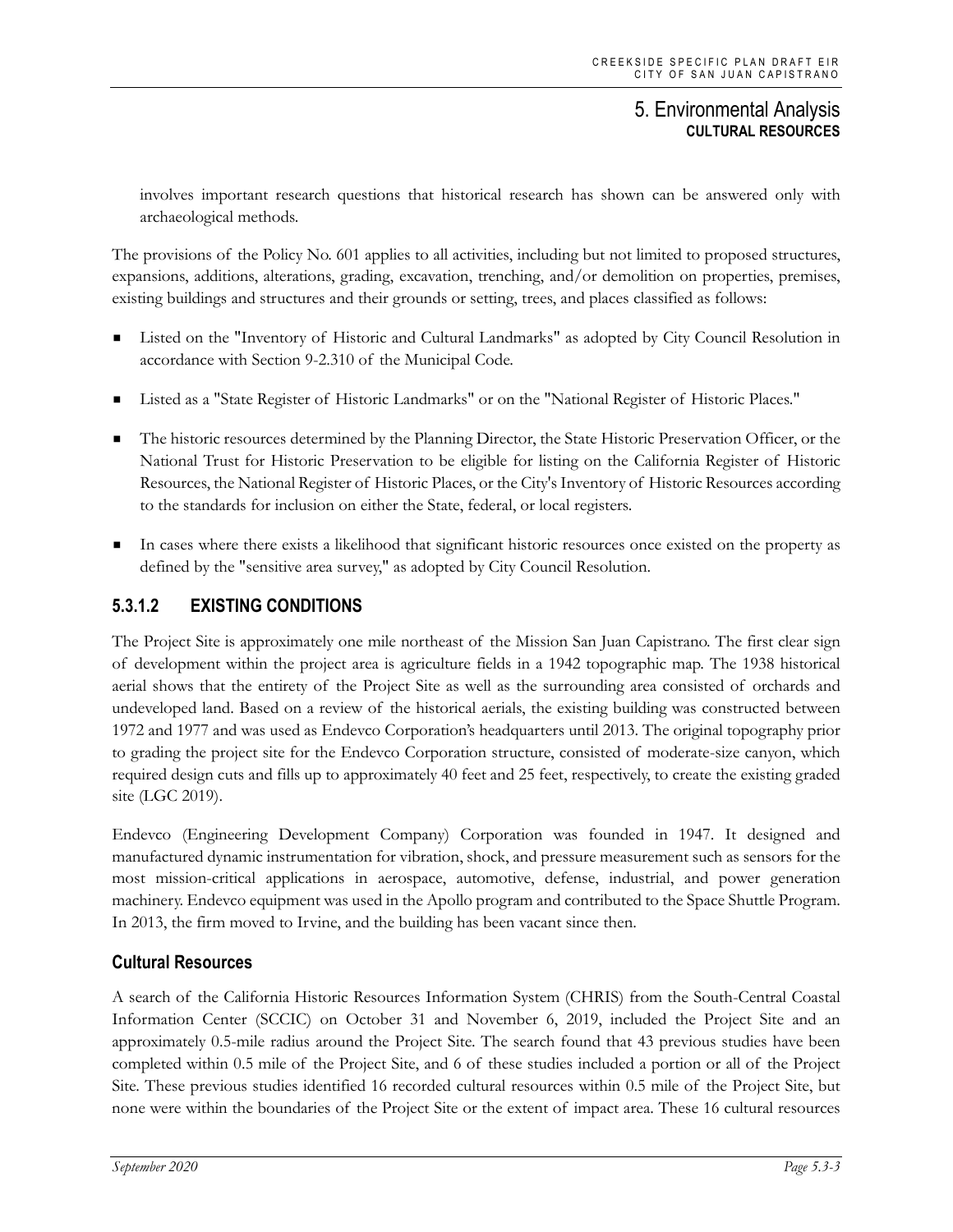include 5 prehistoric sites (e.g., village site, burials, habitation debris, lithic, scatter), 4 historic built environment resources, 1 historic archaeological site (concrete house foundation and historic refuse scatter), 5 prehistoric isolates (e.g., metasedimentary flake, metavolcanics core metate fragment), and 1 historic archaeological isolate (historic refuse scatter). All of the 16 cultural resources were recorded at a distance of 0.25 to 0.5 miles from the Project Site with the exception of one resource (Primary No. P-30-100153), which was recorded within 0.25 miles of the Project Site. Resource P-30-100153 is identified as a prehistoric isolate, meta-volcanic core, recorded in 1997. Table 5, *Cultural Resource Sites*, in the Cultural and Paleontological Resources Assessment (Cultural Assessment) (contained in Appendix D to this DEIR) lists the 16 recorded cultural resources. A qualified archaeologist surveyed the Project Site on November 20, 2019, and no cultural resources were observed.

## **5.3.2 Thresholds of Significance**

CEQA Guidelines Section 15064.5 provides direction on determining significance of impacts to archaeological and historical resources. Generally, a resource shall be considered "historically significant" if the resource meets the criteria for listing on the California Register of Historical Resources:

- Is associated with events that have made a significant contribution to the broad patterns of California's history and cultural heritage;
- Is associated the with lives of persons important in our past;
- Embodies the distinctive characteristics of a type, period, region or method of construction, or represents the work of an important creative individual, or possesses high artistic values; or
- Has yielded, or may be likely to yield, information important in prehistory or history. (PRC § 5024.1; 14 CCR § 4852)

The fact that a resource is not listed in the California Register of Historical Resources, not determined to be eligible for listing, or not included in a local register of historical resources does not preclude a lead agency from determining that it may be a historical resource.

According to Appendix G of the CEQA Guidelines, a project would normally have a significant effect on the environment if the project would:

- C-1 Cause a substantial adverse change in the significance of a historical resource pursuant to Section 15064.5.
- C-2 Cause a substantial adverse change in the significance of an archaeological resource pursuant to Section 15064.5.
- C-3 Disturb any human remains, including those interred outside of dedicated cemeteries.

While Thresholds C-1 and C-3 were scoped out in the Initial Study, both thresholds are discussed below.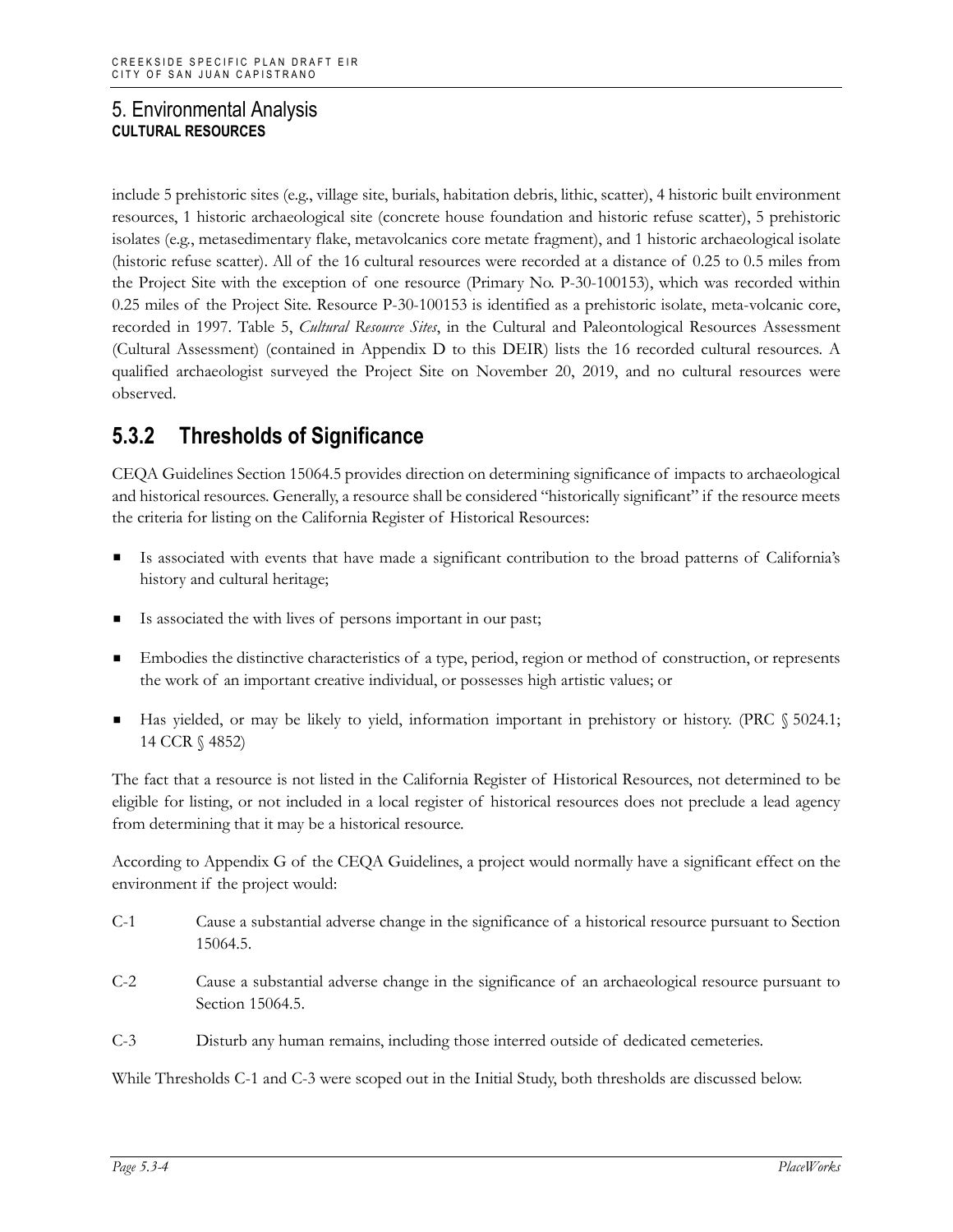## **5.3.3 Plans, Programs, and Policies**

#### **Regulatory Requirements**

- PPP CUL-1 In the event that any suspected archaeological resources are discovered during grounddisturbing activities, the find(s) will be required to be evaluated pursuant to the significance threshold described in California Public Resources Code Section 21083.2.
- PPP CUL-2 Pursuant to the City of San Juan Capistrano City Council Policy No. 601, if unanticipated subsurface historic resources are discovered during construction activities related to the Proposed Project, the archaeologist shall take immediate steps to stop all construction activity in the proximity of the cultural material. The City's Environmental Administrator shall be immediately informed of the situation. If it is determined that the find is an isolated occurrence or that the remaining construction activity will not significantly impact the historic resource, work shall be permitted to continue on the Project Site.

City Council Policy No. 601 also requires preparation of a report by the project archaeologist prior to the final inspection of the site, detailing the contents of the unearthed historic resource, and a report shall be submitted by a historic resource consultant detailing the find/determination regarding the historic resource (drawings, photographs, etc. may not be needed and work could continue as long as the site is not impacted).

PPP CUL-3 In the event that any human remains are discovered during ground-disturbing activities, no further excavation or disturbance of the site or any nearby area reasonably suspected to overlie adjacent human remains and California Health and Safety Code section 7050.5 shall be followed.

## **5.3.4 Environmental Impacts**

## **5.3.4.1 IMPACT ANALYSIS**

The Initial Study originally scoped out Thresholds C-1 and C-3. Nevertheless, the thresholds were brought forward to the DEIR because the City determined that cultural resources are important environmental topic that require further evaluation and disclosure, and are discussed below. The following impact analysis addresses all three thresholds under Cultural Resources. The applicable thresholds are identified in brackets after the impact statement.

#### **Impact 5.3-1: Development of the Proposed Project would not impact historic resources. [Threshold C-1]**

The main building and parking areas on site were constructed between 1972 to 1976 by the Endevco Corporation. The San Juan Capistrano Cultural Resources Element does not identify the project site nor the building on-site as historic buildings or structures. Additionally, the City provides two lists that document the City's officially designated historic sites (the Inventory of Historic and Cultural Landmarks [IHCL]) and structures and sites which are potentially eligible for inclusion on the IHCL (Buildings and Sites of Distinction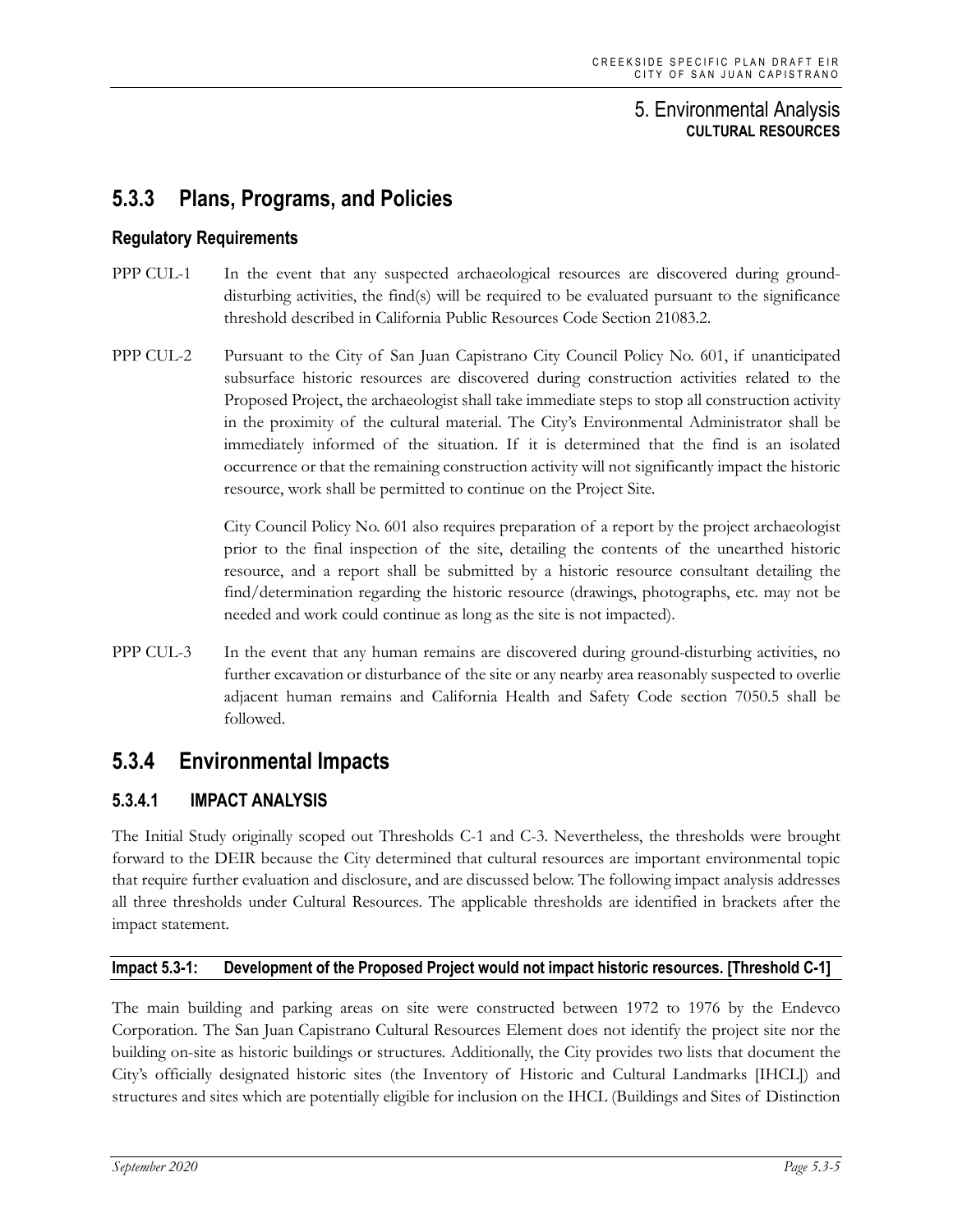list). The Project Site is not listed on the City's Inventory of Historic and Cultural Landmarks (San Juan Capistrano 2018), nor is it on the City's Buildings and Sites of Distinction list (San Juan Capistrano 2008).

A search of the CHRIS from the SCCIC was conducted for the Project Site and a 0.5-mile radius. The records search found that no previously recorded cultural resources are located within the Project Site. Additionally, neither the project site nor the building onsite is listed in the California Historical Resources or the National Register of Historic Places lists (OHP 2020; NPS 2020) and would not be eligible since the buildings are less than 50 years old. Although there are 16 cultural resources within 0.5 miles of the Project Site, as stated in Section 5.3.2, *Thresholds of Significance*, pursuant to CEQA Guidelines Section 15064.5, a resource is generally considered "historically significant" if the resource meets the criteria for listing on the California Register of Historical Resources, and the Project Site does not contain any buildings or structures that meet the criteria.

*Level of Significance Before Mitigation:* Less than Significant.

#### **Impact 5.3-2: Development of the Proposed Project could impact archaeological resources. [Threshold C-2]**

As discussed above, the Cultural Assessment indicated that the Project Site does not contain any archaeological resources based on records search and an intensive pedestrian site survey by a qualified archaeologist. However, 16 cultural resources were identified within 0.5 miles of the Project Site that include prehistoric, historic, and historic archaeological resources. The records search and Sacred Lands File (SLF) search by the NAHC indicate the Project Site is in the vicinity of two prehistoric village sites. Therefore, based on the results of the cultural record searches, literature reviews, and the positive results of the SLF search, the Cultural Assessment determined that there is a potential for subsurface cultural artifacts (both historic and prehistoric age) within the Project Site.

City Council Policy 601 defines a Sensitive Area as "an area that is located immediately adjacent to known sites, and/or an area that historic maps or reference materials indicates the presence of possible artifacts." The Project Site meets this definition of a Sensitive Area. Therefore, the Project Site is considered moderately sensitive for cultural resources, and development of the Project Site could result in disturbance of subsurface archaeological resources.

*Level of Significance Before Mitigation:* Potentially significant.

#### **Impact 5.3-3: Development of the Proposed Project would not impact human remains. [Threshold C-3]**

The project site was developed with the existing building in the early to late 1970s. As discussed under Section 5.3.1.2, *Existing Conditions*, extensive grading occurred during the construction of the existing building, which required design cuts and fills up to approximately 40 feet and 25 feet, respectively. Given the extensive earthwork activity at the project site, the likelihood of discover unknown human remain is considered low.

However, the potential to unearth unknown human remains during earthwork activities associated with the construction of the Proposed Project may occur. California Health and Safety Code section 7050.5 and CEQA Guidelines Section 15064.5(e) require that there be no further excavation or disturbance of the site or any nearby area reasonably suspected to overlie adjacent human remains. These regulations require the County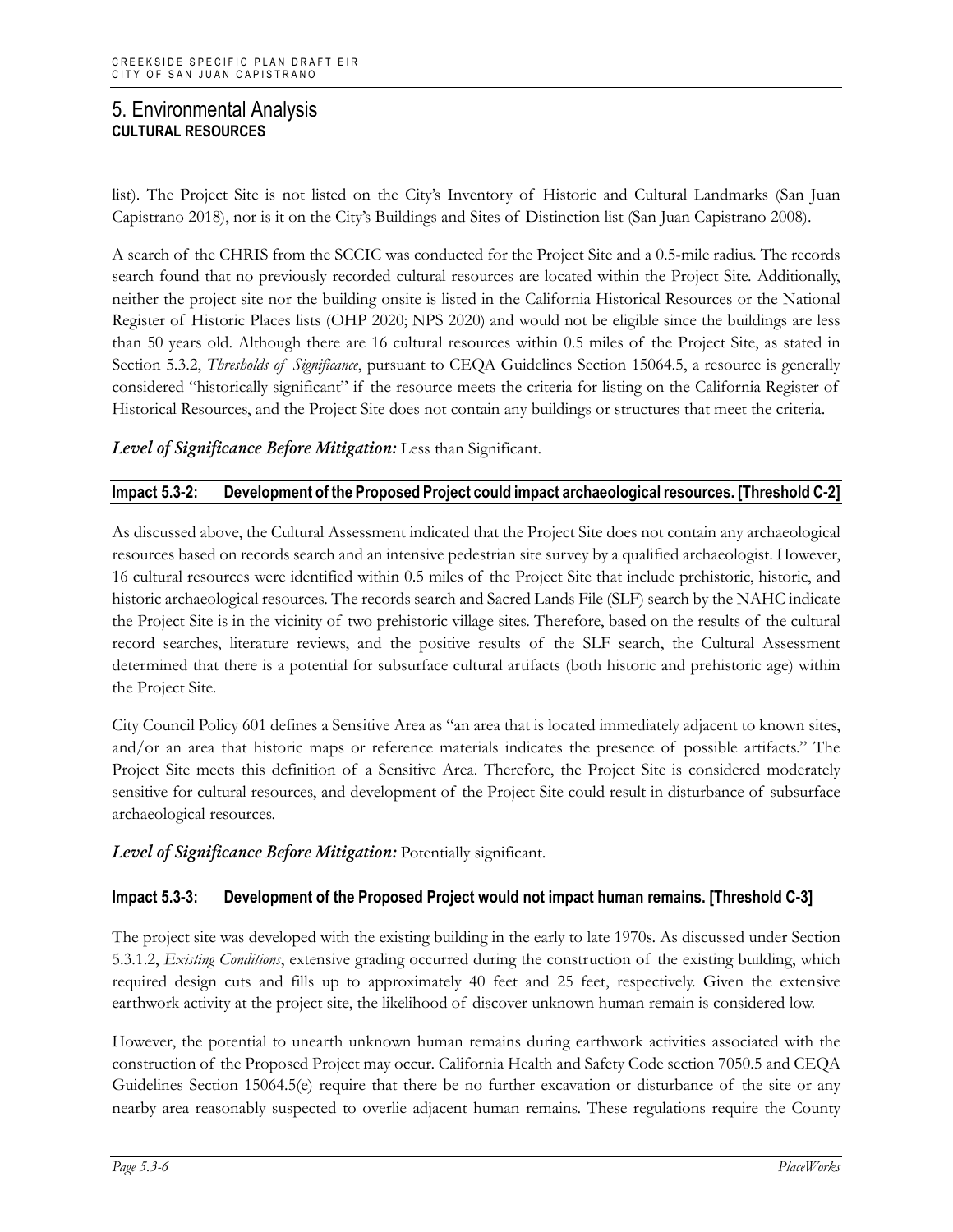Coroner to be contacted and to make a determination as to whether an investigation into the cause of death is required and whether the remains are Native American. If the remains are determined to be Native American, the Coroner shall contact, by telephone within 24 hours, the Native American Heritage Commission (NAHC). The NAHC shall identify the person(s) it believes to be the most likely descended, and the most likely descended may make recommendations for regarding proper treatment and burial, which would be implemented in accordance with Section 15064.5(e) of the CEQA Guidelines. Compliance with California Health and Safety Code Section 7050.05 and CEQA Guidelines Section 15064.5(e) would ensure that the Proposed Project's potential disturbance of human remains is less than significant.

*Level of Significance Before Mitigation:* Less than Significant.

## **5.3.5 Cumulative Impacts**

Although the Project Site is already developed with as an industrial building, the city has various historic and prehistoric sites and resources, and the Project Site and its surrounding area are considered moderately sensitive for cultural resources. Although approximately 80 percent of the Project Site has been previously disturbed, ground disturbance in previously undisturbed sediments could potentially unearth previously unidentified cultural resources. However, site-specific impacts would require mitigation measures to minimize impacts to a less than significant level. Provided that site-specific impacts are reduced to a less than significant level with appropriate treatment by qualified archaeological consultants, this incremental impacts to the Project Site and other development sites would not result in cumulatively significant impacts.

*Level of Significance before Mitigation:* Less than significant.

## **5.3.6 Level of Significance Before Mitigation**

Upon implementation of regulatory requirements (PPP CUL-3), the following impacts would be less than significant: 5.3-1 and 5.3-3. Without mitigation, this impact would be **potentially significant**:

 **Impact 5.3-2** Implementation of the Proposed Project could unearth archaeological resources during ground-disturbing activities in previously undisturbed sediments.

## **5.3.7 Mitigation Measures**

## **Impact 5.3-2**

CUL-1 Prior to ground disturbance, a qualified archaeologist shall be retained and monitor grading and earthmoving activities in undisturbed sediments. Pursuant to SB 18/AB 52 Tribal Consultation, a Native American monitor will also be on-site (see MM TCR-1). In the event of an unanticipated discovery, all work must be suspended within 50 feet of the find until a qualified archaeologist evaluates it. Construction activities may continue in other areas. If, in consultation with the City, the discovery is determined not to be important pursuant to State law described below, work will be permitted to continue in the area.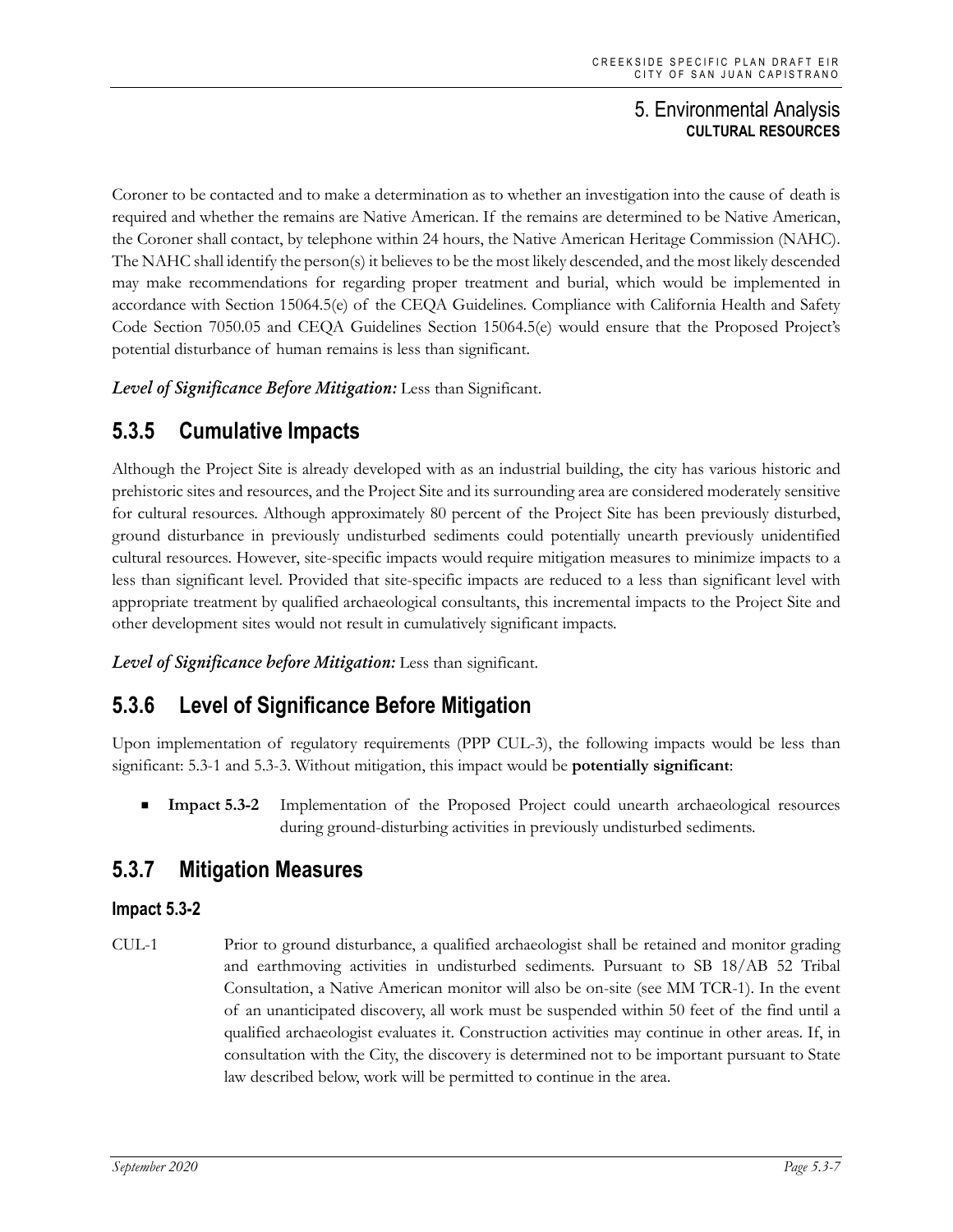If the qualified archaeologist determines a resource to constitute a "historical resource" pursuant to CEQA Guidelines Section 15064.5(a) or a "unique archaeological resource" pursuant to Public Resources Code Section 21083.2(g), the qualified archaeologist shall coordinate with the project applicant and the City to develop a formal treatment plan. The plan should serve to reduce impacts to the resources and allow construction to proceed. The treatment plan established for the resources shall be in accordance with CEQA Guidelines Section 15064.5(f) for historical resources and Public Resources Code Section 21083.2(b) for unique archaeological resources. Preservation in place (i.e., avoidance) is the preferred manner of treatment.

If preservation in place is not feasible, treatment may include implementation of archaeological data recovery excavations to remove the resource along with subsequent laboratory processing and analysis.

The project applicant shall provide any historic archaeological material that is not Native American in origin for curation at a public, nonprofit institution with a research interest in the materials, such as the South Central Coastal Information Center at California State University, Fullerton. If no institution accepts the archaeological material, the project applicant shall donate the archaeological material to a local school or historical society in the area for educational purposes, as determined to be appropriate by the City of San Juan Capistrano.

## **5.3.8 Level of Significance After Mitigation**

## **Impact 5.3-1**

Impact 5.3-1 is less than significant prior to mitigation. No mitigation measures were required.

## **Impact 5.3-2**

The mitigation measure would reduce potential impacts to cultural resources to a level that is less than significant. Therefore, no significant unavoidable adverse impacts to cultural resources have been identified.

## **Impact 5.3-3**

Impact 5.3-3 is less than significant prior to mitigation. No mitigation measures were required.

## **5.3.9 References**

- Cogstone. 2020, January. Cultural and Paleontological Resources Assessment for the Creekside Specific Plan, San Juan Capistrano, Orange County, California.
- LGC Geotechnical, Inc. 2019, July 30. *Preliminary Geotechnical Review of Proposed Creekside Residential Development, Southeast of Rancho Viejo Road and Malaspina Road, Vesting Tentative Tract Map No. 19009, San Juan Capistrano, California*.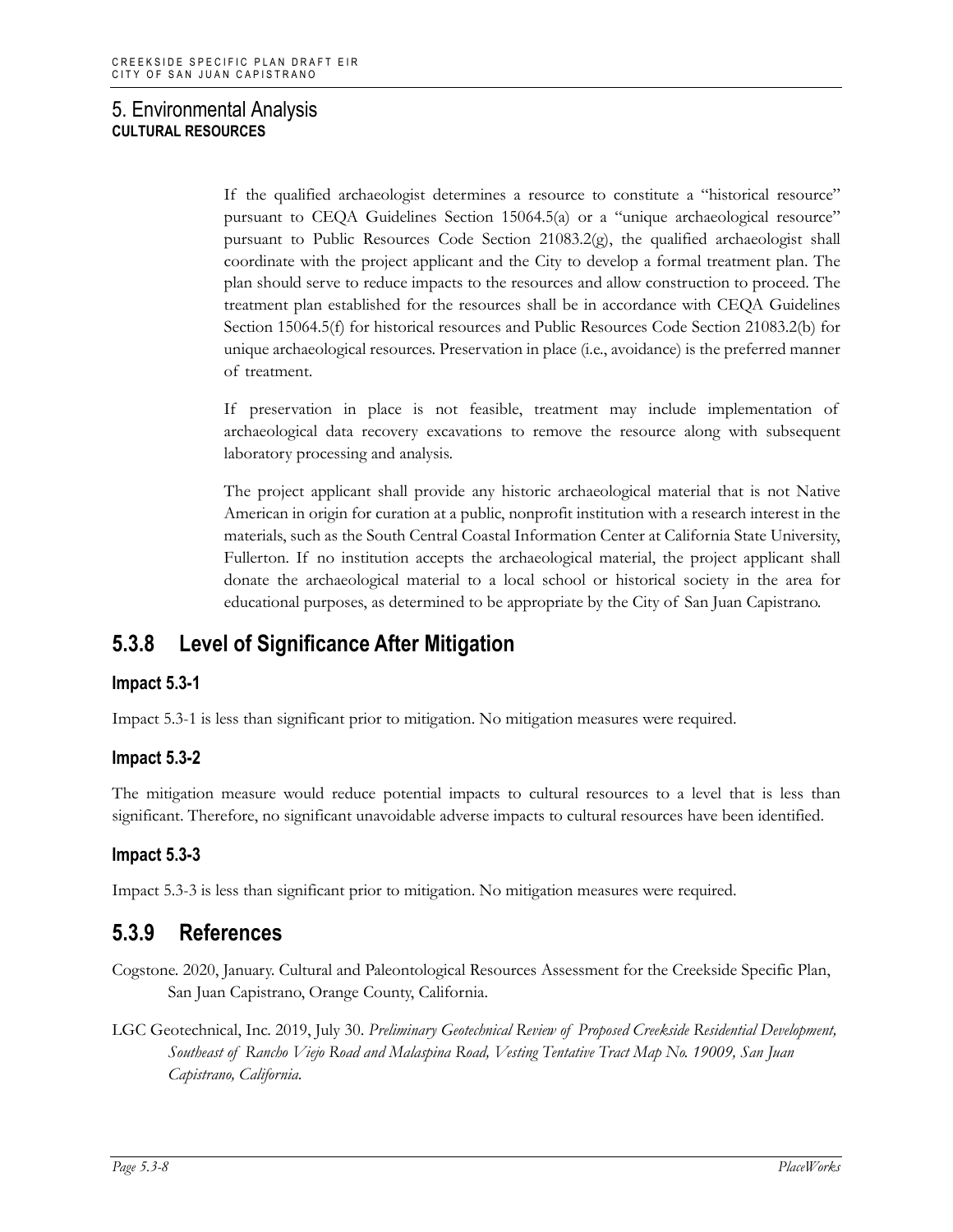- National Park Service (NPS). 2020, July 9 (accessed). National Register Database and Research, National Register of Historic Places, NPGallery Digital Asset Search. https://npgallery.nps.gov/nrhp.
- Office of Historic Preservation (OHP). 2020, July 9 (accessed). California Register of Historical Resources, California Historical Resources, Search by County. http://www.ohp.parks.ca.gov/ListedResources

San Juan Capistrano, City of. 2018, October. Inventory of Historic and Cultural Landmarks (IHCL).

\_\_\_\_\_\_. 2018, June. Buildings and Sites of Distinction.